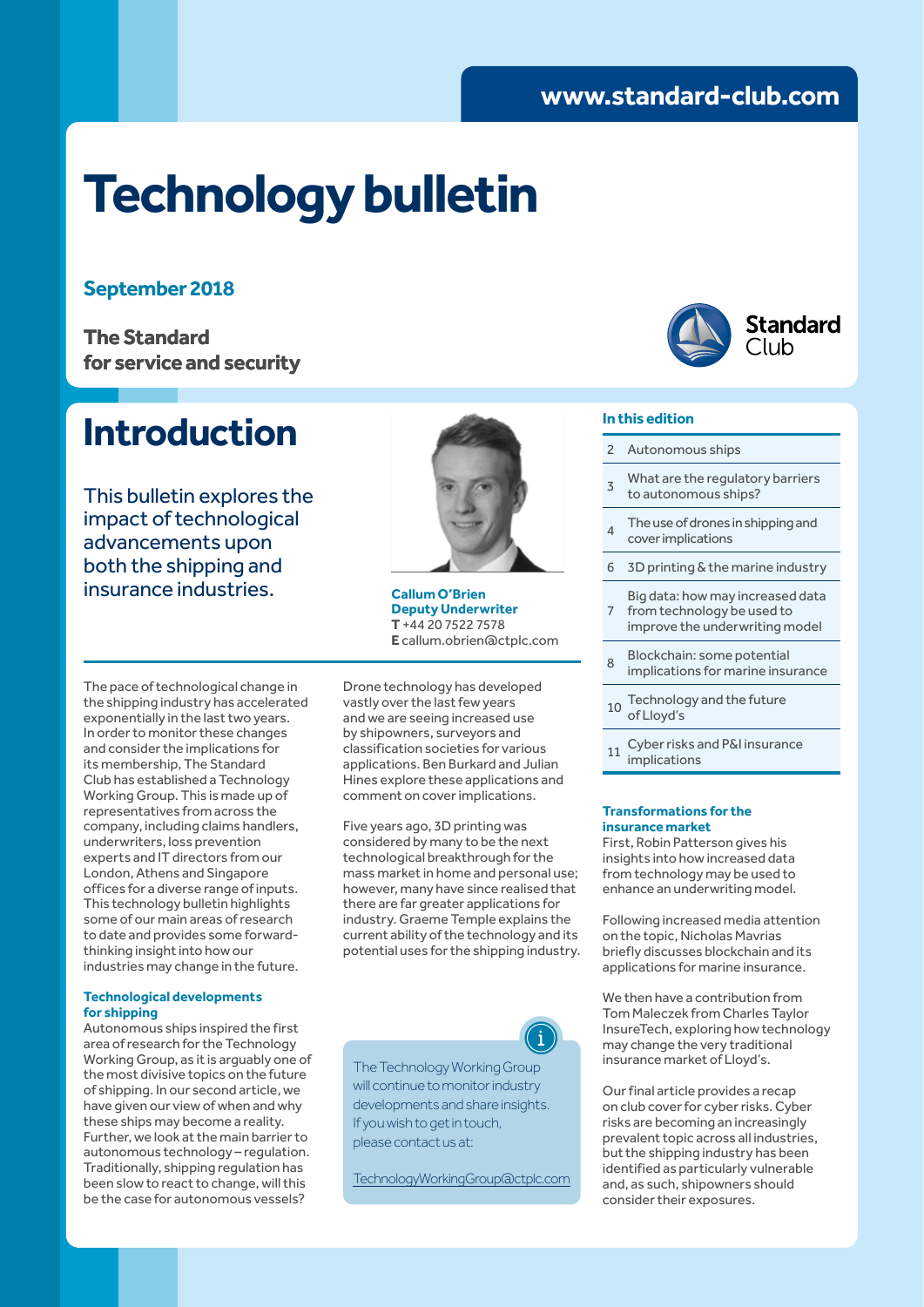### **Autonomous ships**

Autonomous ships are a much-discussed topic in the industry, but how realistic is this technology and how soon should we expect it?



#### **Callum O'Brien Deputy Underwriter T** +44 20 7522 7578 **E** callum.obrien@ctplc.com

#### **Defining autonomy**

The term 'autonomous ship' is mainly used to depict a self-sailing crewless vessel, but there are actually various degrees of autonomy. It is first important to distinguish between these levels of autonomy before commenting on when and why these vessels could start to become a reality.

Lloyd's Register has defined seven levels of autonomy (from [AL 0 to AL 6](https://www.lr.org/en/latest-news/lr-defines-autonomy-levels-for-ship-design-and-operation/) see box on page 3), which we have grouped as follows for simplicity:

- Manned ship traditional crewed vessel with a human operator making decisions
- Remote ship controlled by a human operator ashore
- Automated ship running pre-programmed software and can only operate within the scope of the algorithm
- Fully autonomous ship operating system can calculate consequences and risks, and make decisions by itself.

We are likely to see a steady transition from manned (AL 0), through the intermediate stages, to fully autonomous (AL 6) ships happening whilst the technology is tested and algorithms are improved through machine learning.

#### **What types of ship will become autonomous first?**

In our opinion the most likely initial applications for an autonomous ship will be in simple inland or coastal liner trades – mainly bulk carrier, passenger or roro ships. A good example would be a roro ferry operating across a Norwegian fjord. The waters are relatively calm and traffic-free, and the route is simple.

#### **When will autonomous ships become a reality?**

To use the most publicised example, the *Yara Birkeland* (an inland electric container ship) is expected start trading remotely in 2020 and fully autonomously by 2022, with the shipbuilding contract just recently signed. So, we are likely to see the technology in action within the next few years. However, the timeframe will vary hugely depending on the type of trade, trading pattern and, crucially, the level of autonomy being referred to.

#### **What are the advantages?**

The advantages of autonomous ships are plentiful. They eliminate human error, reduce crewing costs, increase the safety of life, and allow for more efficient use of space in ship design and efficient use of fuel. A threeyear research project by MUNIN (Maritime Unmanned Navigation

through Intelligence in Networks) predicted a saving of over \$7m over a 25-year period per autonomous vessel in fuel consumption and crew supplies and salaries.

#### **What are the disadvantages?**

Despite the operational savings, there will be a large capital expenditure in initially investing in the technology, especially in the early stages of its development. This is not just for the ship itself, but also the setting-up of onshore operations to monitor fleet movements. There may also be incompatibilities between the current marine infrastructure and an unmanned vessel.

Further, the lack of crew will make maintenance of moving parts incredibly difficult on long voyages and breakdowns could result in significant delays.

#### **Conclusion**

In our opinion, there is no viable economic benefit for a completely autonomous (AL6) ocean-going ship in the immediate future. Despite a belief in the technology, there will always be value in a human presence on board overseeing operations, the safety of the ship and the safety of the cargo. There will definitely be an application with small inland and coastal craft, but in a 20,000 TEU trans-Atlantic container ship we are only likely to see the lower levels of autonomy to aid the crew in navigation.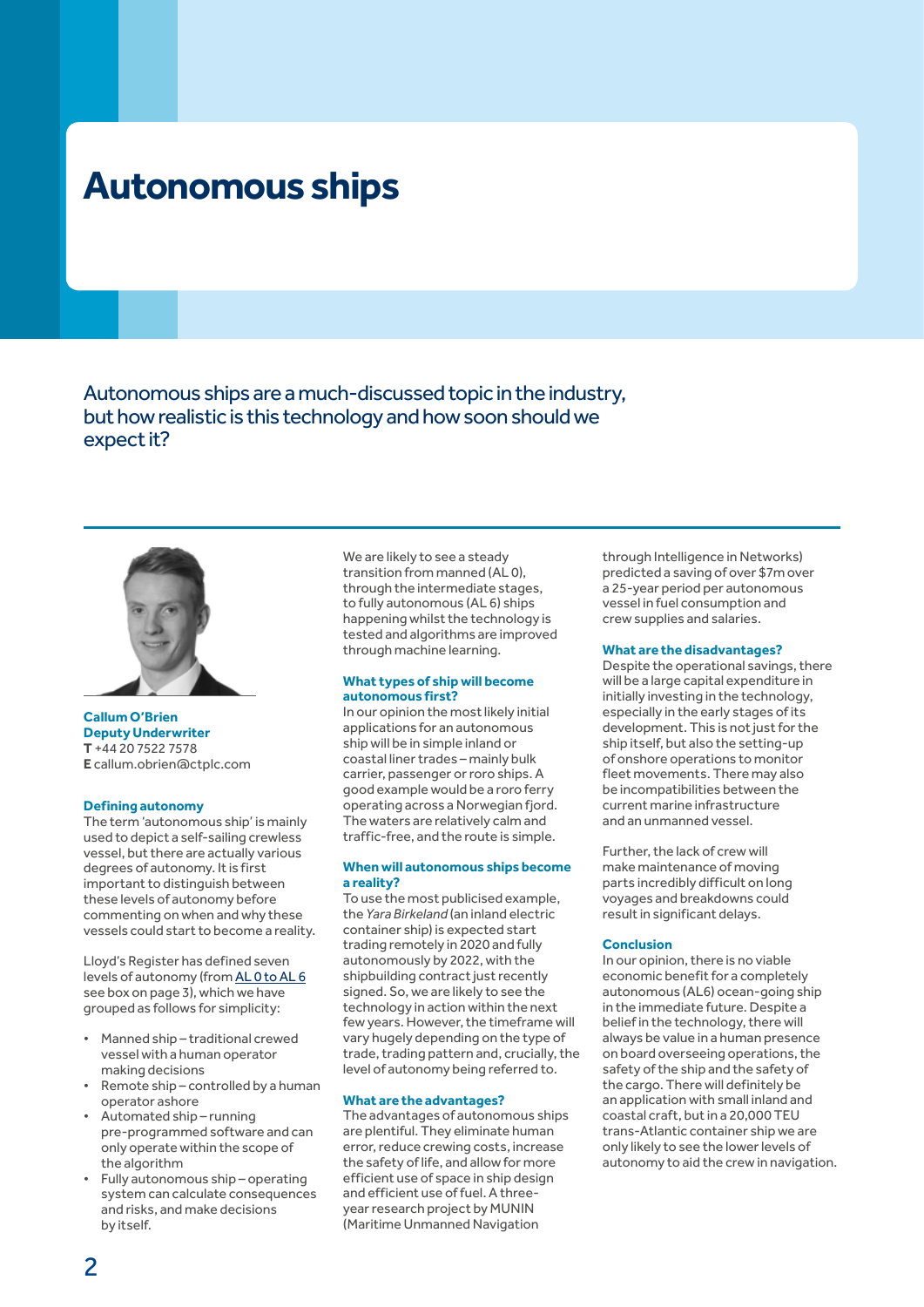### **What are the regulatory barriers to autonomous ships?**

Autonomous ships are becoming a reality. How will the regulatory and legal systems adapt?



**Heather Maxwell Senior Claims Executive T** +44 20 7680 5655 **E** heather.maxwell@ctplc.com

Whilst the high investment in onshore and offshore infrastructure is undoubtedly a hurdle to autonomous technology being broadly adopted in the shipping industry, perhaps a more daunting obstacle is the unreadiness of the regulatory and legal systems which keep the shipping industry in check. The predicted degrees of ship automation and the timeframes to implementation can vary dramatically, but the simple fact is that the current legal framework lacks the basic language required to account for autonomous ships in any capacity.

#### **COLREGS**

The COLREGS, for example, outline the 'rules of the road', providing navigation instructions for ships to follow to prevent collisions at sea. But they specifically only apply when 'one ship can be observed visually from the other'. Rule 5 (Lookout) insists above all on perception and judgement to assess the 'special circumstances' and to make a full appraisal of the risk of collision. Whilst it is feasible that a ship remotely operated or monitored from ashore could satisfy these conditions, it is difficult to see how a fully autonomous ship ever could. Not least because the UN Convention on the Law of the Sea 1982 requires (under Article 94) that each ship must have a master who is 'in charge' at all times.

#### **SOLAS**

From a human perspective, we must consider SOLAS. SOLAS sets minimum standards of safety at sea and includes an obligation for masters to assist a ship or person in distress. Regulation V/33 explicitly requires masters to deviate to save life. In some cases, autonomous ships may be better at responding to distress signals, but sometimes there can be no substitute for visual identification.

#### **Other conventions**

Theoretically, there needs to be a complete overhaul of the current framework by which the shipping industry operates,

which will include the rewording of civil liability conventions (ie Salvage, Nairobi Wreck Removal, CLCs for oil pollution), the UNCLOS 1982 and all domestic shipping legislation (eg the Merchant Shipping Act in the UK).

#### **P&I cover**

There is work to be done from a P&I perspective too. Is an autonomous ship poolable? Should a remotely operated ship, controlled from on shore, be considered equivalent to an ROV operated from aboard a traditional ship and therefore excluded from pooling? Our view is that autonomous ships would not fall outside the definition of 'eligible vessels' for pooling purposes, nor would they be distinguishable from conventional manned ships for the purposes of the risks and liabilities excluded from cover.

#### **Conclusion**

There is no doubt that such amendments will take a considerable amount of time and effort, and with the *Yara Birkeland* on the brink of full autonomy, we must start soon. According to the UN, the Law of the Sea Convention 1982 was implemented as an update to the centuries old freedom-of-the-seas doctrine in order to account for 'the technological changes that had altered man's relationship to the oceans'. Now is the time to reevaluate our relationship once again.

|                 | <b>Autonomy Level (AL)</b>                 | <b>Description</b>                                                                                                                                                                             |
|-----------------|--------------------------------------------|------------------------------------------------------------------------------------------------------------------------------------------------------------------------------------------------|
| AL <sub>0</sub> | Manual                                     | No autonomous function. All action and decision-making performed manually (n.b. systems may have level of autonomy, with<br>human in/on the loop.), i.e. human controls all actions.           |
| AL <sub>1</sub> | On-board decision support                  | All actions taken by human operator, but decision support tool can present option or otherwise influence the actions chosen.<br>Data is provided by systems on board.                          |
| AL2             | On & off board decision<br>support         | All actions taken by human operator, but decision support tool can present options or otherwise influence the actions<br>chosen. Data may be provided by systems on or off-board.              |
| AL <sub>3</sub> | Active human in the loop                   | Decisions and actions are performed with human supervision. Data may be provided by systems on or off-board.                                                                                   |
| AL <sub>4</sub> | Human on the loop,<br>operator/supervisory | Decisions and actions are performed autonomously with human supervision. High impact decisions are implemented in a way<br>to give human operators the opportunity to intercede and over-ride. |
| AL <sub>5</sub> | Fully autonomous                           | Rarely supervised operation where decisions are entirely made and actioned by the system.                                                                                                      |
| AL <sub>6</sub> | <b>Fully autonomous</b>                    | Unsupervised operation where decisions are entirely made and actioned by the system during the mission.                                                                                        |

*Lloyd's Register seven levels of autonomy*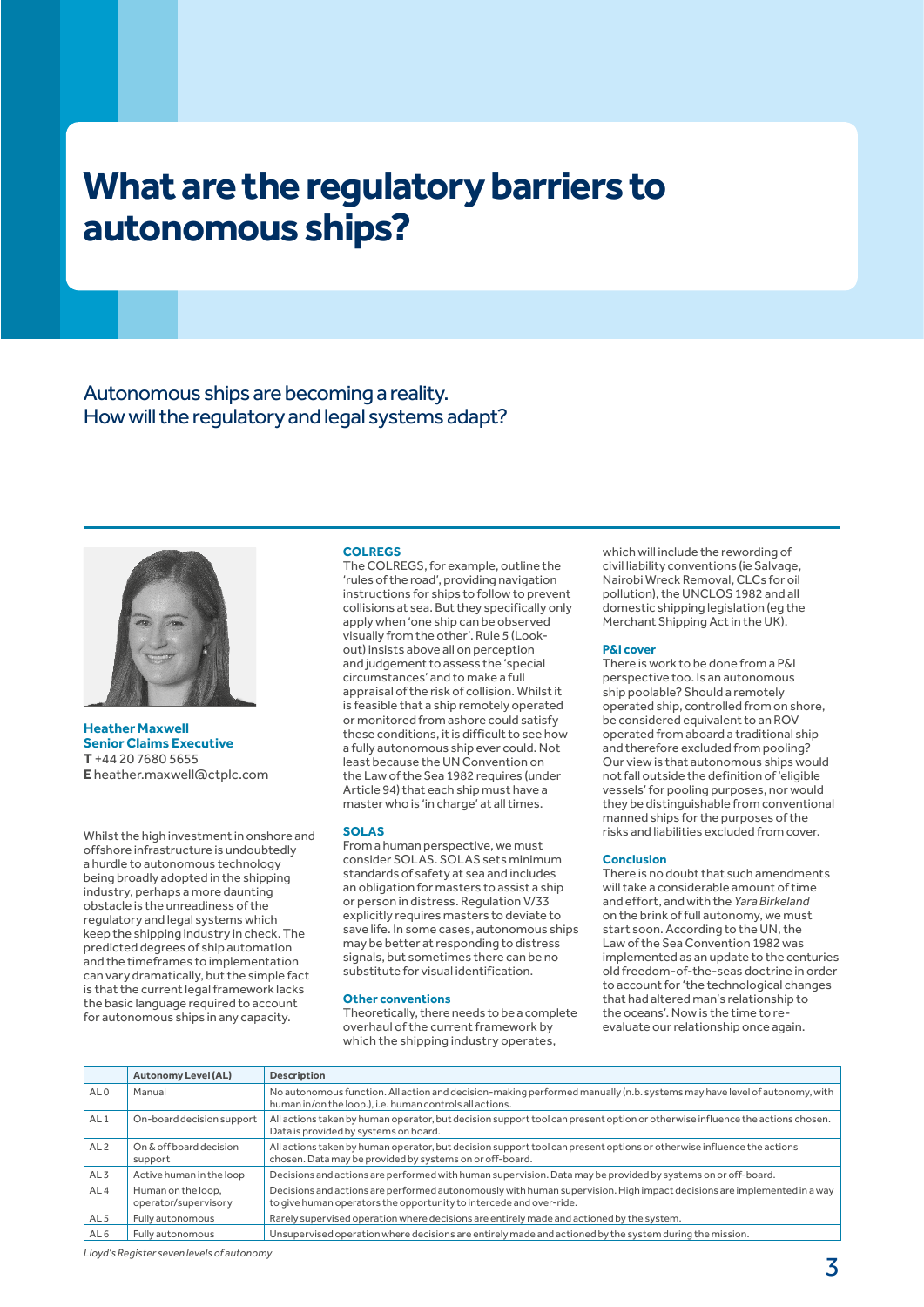## **The use of drones in shipping and cover implications**

Drone technology has traditionally been associated with the military but has more recently become popular for personal and commercial uses, with high-definition video cameras installed. As these become more common in shipping, we consider the risks and rewards of using drones.



**Ben Burkard Underwriting Director T** +44 20 3320 2301 **E** ben.burkard@ctplc.com



**Julian Hines Loss Prevention Manager T** +44 20 3320 8812 **E** julian.hines@ctplc.com

#### **What are the potential uses in shipping? Deliveries**

Companies are currently experimenting with drone delivery services for ships at anchorage, for items such as spare parts, mail, stores, documentation and medical equipment. Drones launched from onshore are capable of delivering to ships up to two miles away and it is estimated that the use of drones could reduce the cost of these services by a factor of ten.

#### **Surveys**

Currently, the biggest single use of drones in shipping is for inspection purposes and some class societies are already using drones as part of their survey programme. This allows for a

much more comprehensive survey given the ease with which drones can access hard-to-reach areas as well as reduce risks. Examples include:

- inspection of flare stack, tops of cranes and confined spaces. If repair work is necessary, the drone's findings can be used in writing job specifications and access requirements
- remote inspection of the hull exterior or interior of tanks and other areas where surveyors cannot get to during typical on/off-hire condition surveys or routine inspections
- inspection during repair, conversion and newbuilding of ships or prior to handover



A drone is defined as any unmanned aircraft. It is more formally referred to as an unmanned aerial vehicle (UAV).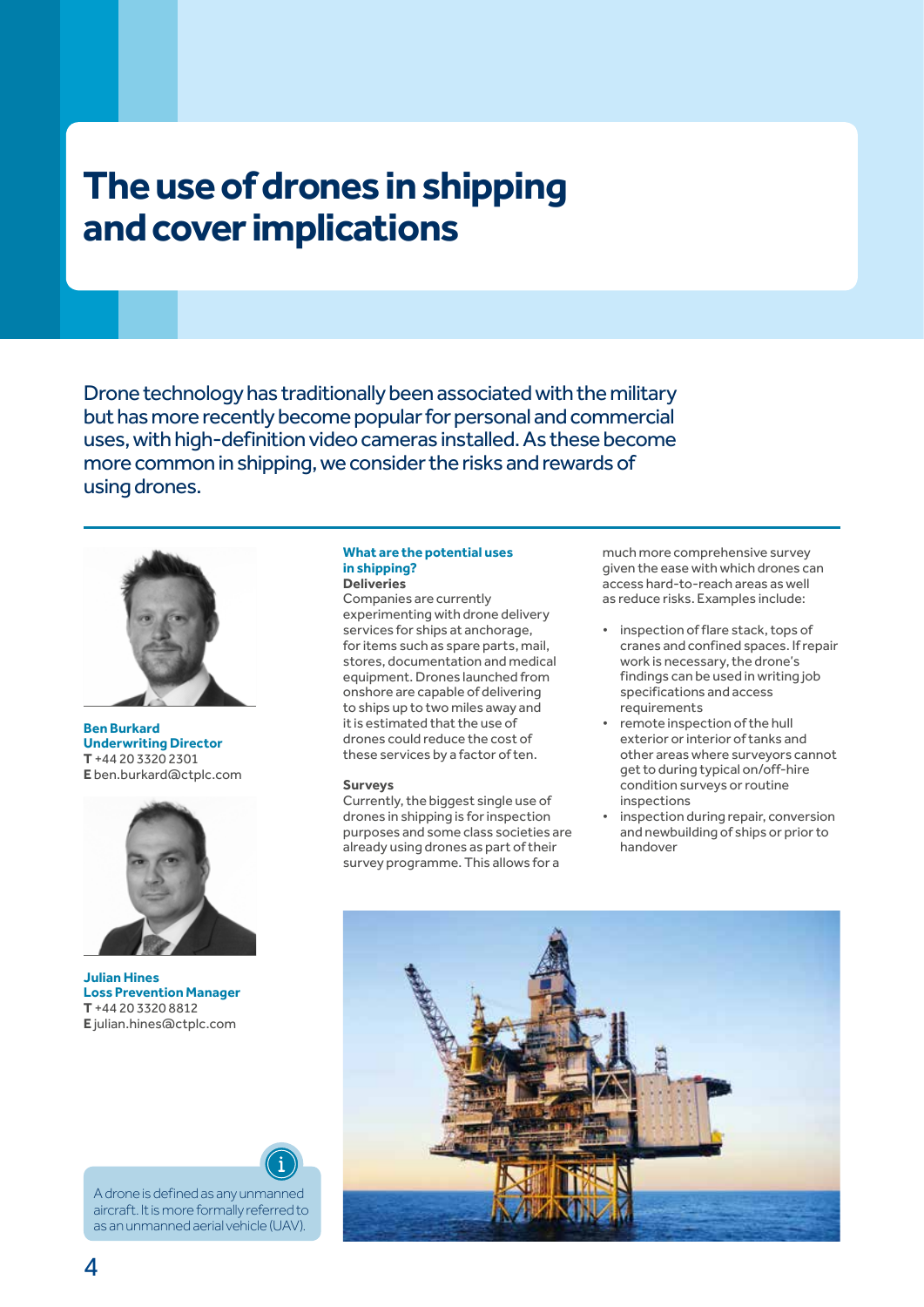

- damage surveys (aerial/tank) after an incident
- inspection prior to reactivation of ships
- inspections of moorings and anchorages
- inspection of tow arrangement from tow lines through to the unmanned towed object
- aerial videography for ship launch, delivery, mobilisation, demobilisation, loading of project cargo
- port authorities testing ships' emissions as they enter port
- search and rescue.

#### **Legal and regulatory issues**

It is likely that Flag states will continue to drive the legal side. In the UK, for example, if a drone is to be operated for commercial purposes, it must follow UK CAA guidelines. Under these guidelines, drone operators must first be approved and have appropriate insurance in place prior to submitting an application. The USA and countries in Europe and South-East Asia follow similar regulations. It is probable that most countries and classification societies will require drone pilots to have completed some form of BVLOS certification (Beyond Visual Line of Sight) for the flying of drones outside the line of sight.

Currently, the only industry standard is for operations in the UK offshore sector: Unmanned Aircraft Systems (UAS) Operations Management Standards and Guidelines – [Issue 1 2017](https://oilandgasuk.co.uk/product/unmanned-aircraft-systems-uas-operations-management-standards-and-guidelines-issue-1-2017-hse05/).

#### **Loss prevention advice**

A prudent owner considering the operation of drones onboard their vessel should:

- gain clarification of regulatory approval (Class) to use the drone
- ensure pilots have BVLOS certification and type-approved training for the use of drones
- where necessary, have a valid Activity Permit from the relevant civil aviation authority for every flight
- complete a detailed risk assessment for the use of the drone
- have appropriate operating procedures in place, including a permit to work.

#### **Are liabilities arising from drones operated onboard ships covered by P&I?**

Whether the use of drones is, or should be, excluded by the pool has been considered by the International Group, and whilst it is acknowledged that it is an area that should be subject to ongoing debate, the position currently remains that liabilities arising from the operation of a drone is not included within the list of excluded losses set out in the Pooling Agreement.

However, in order to meet the requirements for pooling, the other provisions in the rules and the pooling agreement must be complied with. These will include the fact that the use of drones must be able to be considered to be part of the management and operation of the entered ship, and any contractual arrangements must meet the requirements of the general contracting principles set out in the pooling agreement. In relation to services being provided by the ship, we would require either a knock for knock allocation or that the member does not assume responsibility for liabilities that they would not otherwise have had at law. Any services to the entered ship should be considered under the principles of best endeavours.

In the case of uncertainty of whether these principles have been met or if an extension is required, please get in touch with your usual club contact.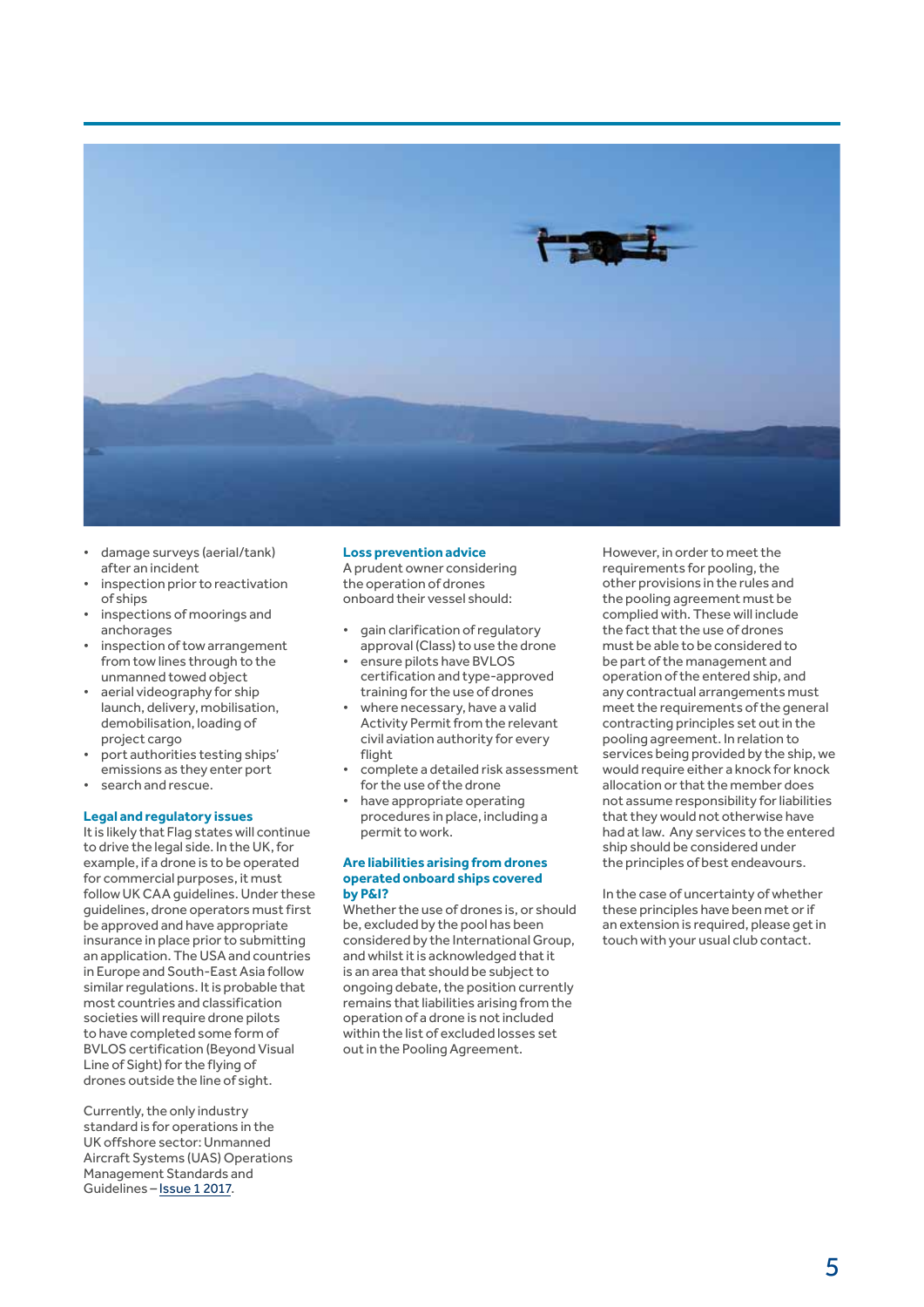## **3D printing & the marine industry**

This article considers how 3D printing could be used both onshore and aboard to reduce delays relating to machinery breakdown



**Graeme N Temple Braemar, Managing Director – Asia T** +65 6517 6860 **E** singapore@braemar.com

#### **What is 3D printing?**

There are currently seven different additive manufacturing techniques referred to as 3D printing.

Material jetting is the most well-known manufacturing technique, where layers of plastic wire are melted on top of each other forming a 3D structure.

Powder-bed extrusion is the most interesting 3D printing technique for the marine industry, as this method can produce accurate and complex metal structures for spare parts.

#### **What are the benefits?**

Warehousing and shipping costs of spare parts for ships can be reduced by producing items on demand at any location. The parts can also be produced without the heavy scantlings previously created in the casting process and with efficient lightweight designs.

In a shipboard machinery breakdown scenario, delays can be reduced as replacement parts can be produced at the next port instead of being sent from the original equipment maker's central warehouse. Small basic parts such as valves, pipe fittings or impellers could even potentially be made on board in the event of a failure.

#### **Where are we now?**

Engineers at Europe's largest port – Rotterdam – are already exploring the use of additive manufacturing processes to quickly carry out repairs to damaged ships. The port has opened the Rotterdam Additive Manufacturing Lab (RAMLAB), an on-site facility that includes a pair of six-axis robotic arms, which is capable of additively manufacturing large metal industrial parts.

This enables RAMLAB to pursue faster fabrication options – 3D printing large ship components in metal and then finishing the pieces using traditional CNC milling and grinding methods within days. Recently, a tug propeller was made and successfully tested.

Additionally, this year, a Dutch crane manufacturer is reported to have printed a 3D offshore crane hook, which successfully passed its load test and all associated control checks.

#### **On-board production**

Whilst the implementation of additive manufacturing on shore has a seemingly successful future, it is less likely that ship-borne 3D manufacturing will be as popular, especially for large components. A lot of components still require

finishing by machine, thread-cutting or polishing, which are specialist skills.

Further, mechanical components used on board are made from a wide variety of different alloys. To effectively implement shipborne 3D manufacturing, a similar range of materials would need to be kept on board, raising issues of degradation and space for storage in the correct controlled conditions.

Manufacturers and Class would still inevitably need to verify the quality of components, even if they are produced using OEM-approved programs and machines, as there is a risk that parts could be produced negligently.

#### **The future**

Despite these issues with onboard production, shoreside manufacturing is likely to be a reality soon, starting with Class-approved local workshops in strategic places to introduce this technology.



There are currently seven different additive manufacturing techniques referred to as 3D printing.

- 1. Material jetting
- 2. Powder-bed extrusion
- 3. Material extrusion
- 4. Binder jetting
- 5. Directed energy deposition
- 6. Vat photo-polymerisation
- 7. Sheet lamination.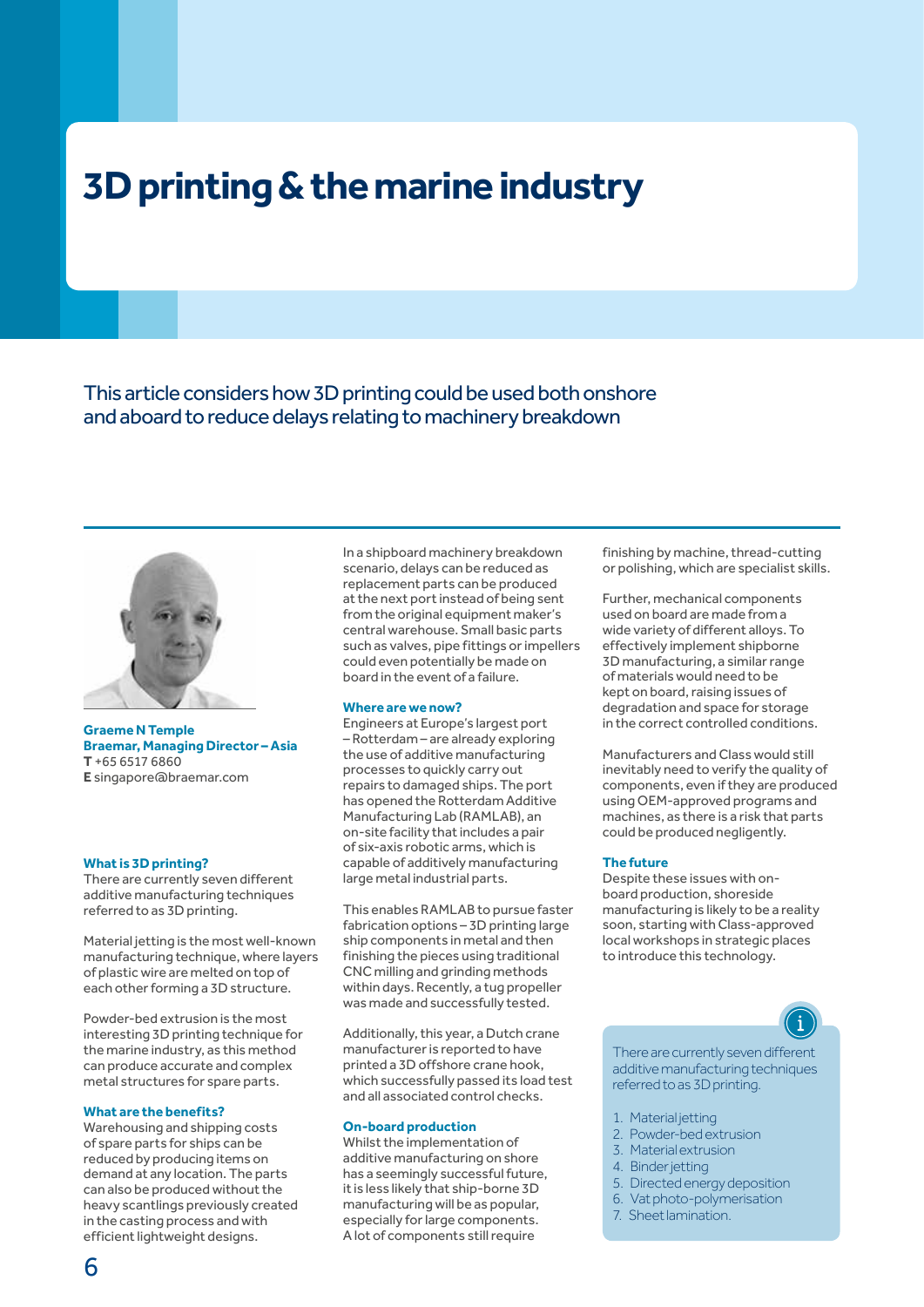## **Big data: how may increased data from technology be used to improve the underwriting model**

As the pace of generating, collecting, harvesting and distributing data accelerates across the maritime sector, opportunities may present themselves for insurers to build a better risk picture and to refine their underwriting models and internal processes.



**Robin Patterson Performance Analytics Manager T** +44 20 7522 7532 **E** robin.patterson@ctplc.com

#### **Vessel location**

Vessel location information, made available via Automatic Identification System (AIS) broadcasts from ships and received by terrestrial and satellite receivers, has been now been collected for a number of years. This data offers the potential for new ways to analyse exposure: where ships are trading, what routes they take, how far and fast they travel – in essence, detailed behavioural insights that until now have been hidden from view. These geospatial analyses could translate to tailored pricing of insurance products as well as alerts and notifications to ships in proximity to geophysical and human events, with a view to providing live risk management guidance.

Perhaps more importantly, electronic records of trading behaviour could help pave the way towards connected insurance policies that automatically adjust premiums and generate documentation according to variable inputs. Marine war risk policies may seem the most obvious beneficiaries of live location data – with premiums and endorsements for calls to high-risk areas being automatically generated and distributed to assureds and their brokers. These sorts of advances potentially translate to efficiency savings for insurance carriers, assureds and their brokers, provided workable systems can be established and all parties benefit, whether financially or otherwise.

#### **Telematics**

A recent development that could yield further insight in the maritime sector, both to owners and insurers, relates to telematics – on-board systems monitoring and broadcasting numerous aspects of a vessel's operation. Benefits to ship operators may include more effective maintenance spending, better operational reliability and improved fuel efficiency. From an insurer's perspective, aggregated and anonymised telematics data could help provide insight to improve the process of the setting of terms, pricing and risk selection, as well as support connected policies and drive operational efficiencies. The motor insurance industry has seen numerous carriers offering telematics-linked insurance products – with the transparent picture of risk and assured behaviour that is obtained reportedly translating to lower premiums for assureds.

#### **Office systems**

More broadly, increased data could help improve insurer operational efficiency by reducing the manual effort involved in data entry and producing or amending policy documentation. Provided appropriate connections can be established, data could seamlessly be integrated between sources, systems and decision-making.

#### **Vast data**

A constraint to the ease with which increased data can be harnessed is how to store and interrogate such large volumes of data. It is also important that the right data is collected. A single ship might broadcast its location every minute of every day, generating half a million data points a year. When multiplied out over the world fleet and across multiple years, it is clear that data of this scale could have the potential to overwhelm. Advances in analytical capability, principally driven by machine learning and Artificial Intelligence (AI) technologies, may pave the way to handle these vast quantities of data. The club maintains a watching brief on these new data sources and technologies with service to the membership in mind.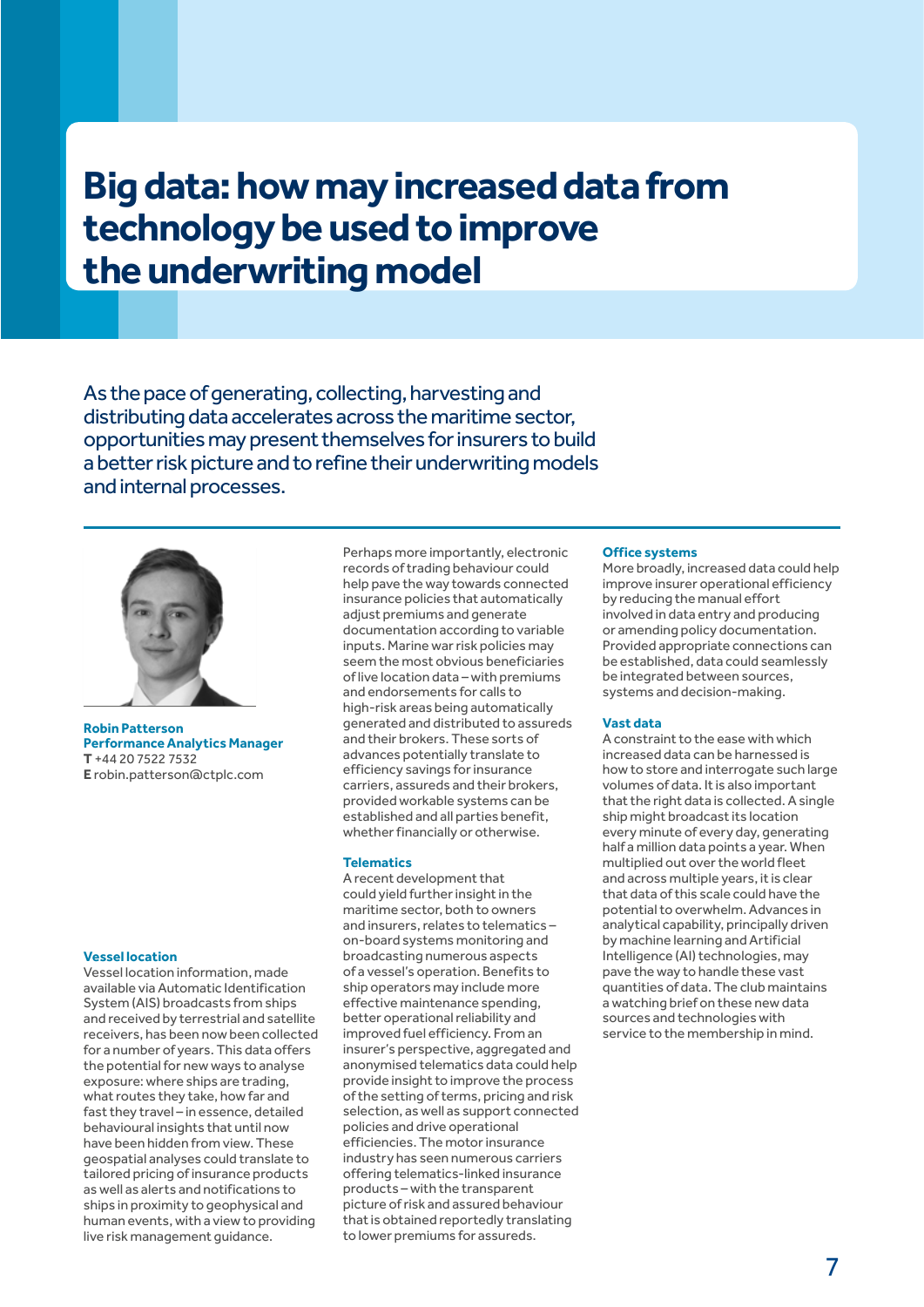## **Blockchain: some potential implications for marine insurance**

Blockchain presents tremendous potential for the shipping industry. This article looks to shed some light on this technology and illustrate some potential implications for the marine insurance industry.



**Nicholas Mavrias Senior Claims Executive T** +65 6506 2802 **E** nicholas.mavrias@ctplc.com



**Moses Lin Director, Incisive Law LLC T** +65 6305 9089 **E** moses.lin@incisivelaw.com

#### **Blockchain explained**

Blockchain is a ledger of transactions and data that is stored on multiple machines (nodes). Storage of data on multiple nodes means that the database is decentralised, which makes it virtually incorruptible, traceable and free from a single point of failure. Furthermore, transactions can only be processed after verification by a majority of the network; making the alteration of a transaction impossible, minimising the risk of fraudulent activities.

#### **Possible applications**

Real-world use of blockchain as a platform for self-executing 'smart contract' computer codes within marine insurance includes:

- **Automation of the claims payment process:** Automatic payouts triggered when loss/damage to cargo is detected.
- **Claims-handling:** Contracting parties have access to all documentation such as bills of lading, charterparties and reports. This reduces human errors in document review and increases efficiency in assessing claims.

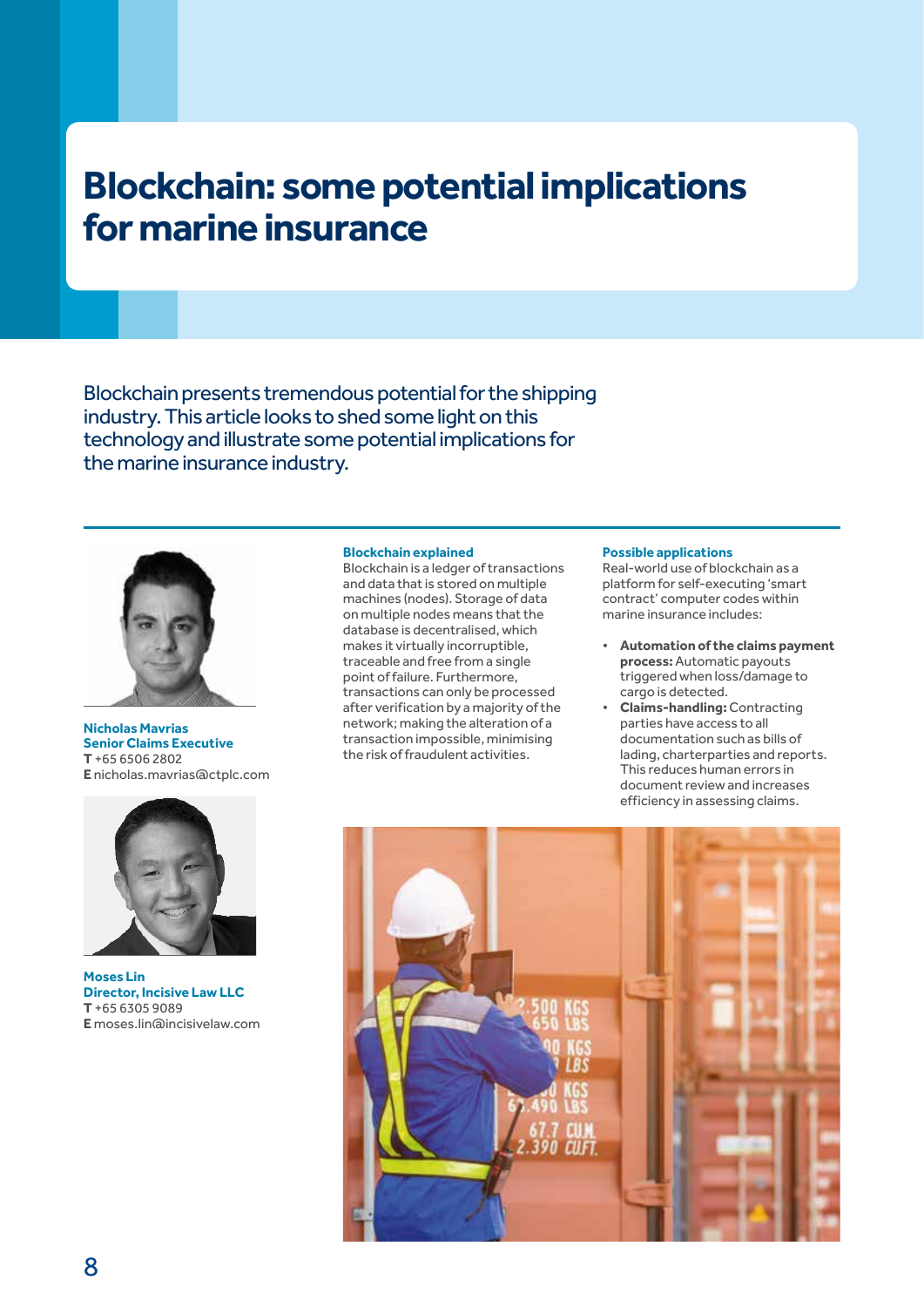

• **Risk assessment:** Streamlines processes by connecting brokers, insurers and third parties in a common ledger that captures data about identities, risk and exposure, and integrates this information into insurance contracts.

What this means for the insurance industry is that transactions could be simplified and relieved of administrative burdens.

#### **Bills of lading**

While it may take time for blockchain technology to become mainstream due to reservations about its novelty and its lack of regulation, the first potential breakthrough area in this field may be via the use of electronic bills of lading in cargo transport. Currently, P&I cover extends to typical P&I liabilities arising under any approved system of electronic bills of lading to the extent that these liabilities would also have arisen under paper bills of lading.

#### **Drawbacks**

The use of blockchain may pose the following legal challenges:

- The legal framework of a number of jurisdictions may not yet be fully equipped to deal with blockchain transactions (eg anti-money laundering requirements and anti-corruption laws will have to be updated to accommodate anonymity in blockchain transactions).
- There may be difficulties in incorporating into a selfexecuting smart contract code, an apportionment of liability and contributory negligence for each party.
- Transactions under blockchain may be subject to any given node in the network; thus, it may be difficult to pinpoint which country has legal jurisdiction in the event of a dispute. To counteract this, an ancillary contract should be entered into and it should include, amongst others, governing law and jurisdiction clauses.

#### **Conclusion**

In conclusion, as to whether blockchain technology will one day gain widespread acceptance and replace traditional models of contracting completely will largely depend on whether the outstanding legal issues above are resolved. In the meantime, even if this technology is partially adopted, insurers are likely to continue concluding separate contracts with their assureds in order to accurately capture the parties' rights and obligations. Having said that, with every new innovation, further issues will inevitably surface after blockchain is widely adopted. In the meantime, legal practitioners and insurers will have to work together to identify and address as many of these issues as possible so as to maximise the benefits of the technology.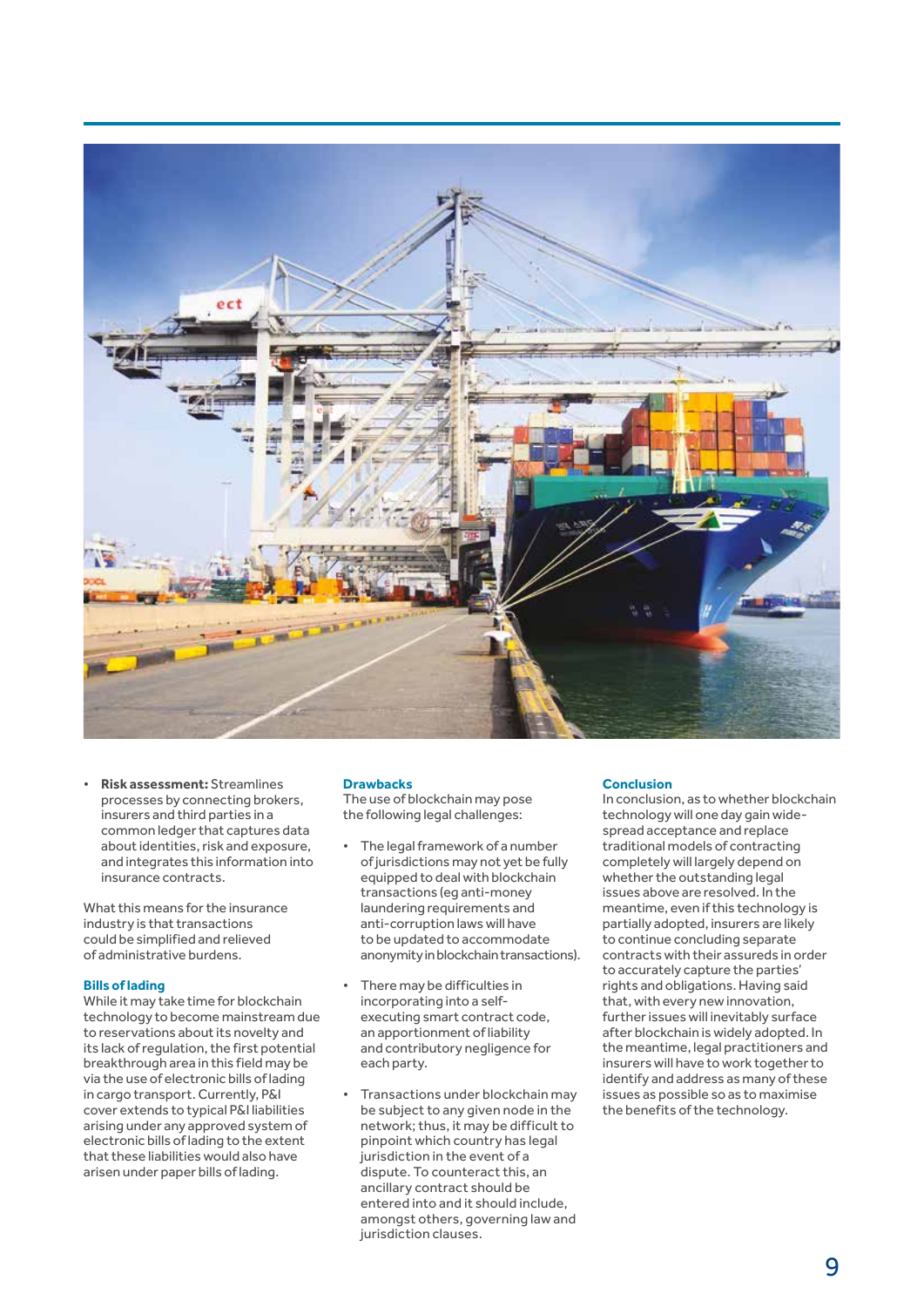# **Technology and the future of Lloyd's**

Over the last five years, there has been significant investment by the London Market Group, Lloyd's and organisations within the market to consider how to make it easier to do business with the London market and enable the London market to grow and adapt to changes in the global insurance market.



**Tom Maleczek Chief Technology Officer, Charles Taylor Insuretech T** +44 20 7767 2725 **E** tom.maleczek@ctplc.com

#### **Technology for the London market**

Although not necessarily a pioneer of digital transformation, the commercial and specialty insurance industry is not immune from the need to find ways to optimise the cost of operation, reduce friction in transactions or offer increased value to its customers.

In 2014, the London Market Group (LMG) and the Boston Consulting Group (BCG) co-authored the *London Matters* paper highlighting the importance of the London market to global insurance but also emphasising the need for investment in transforming processes and infrastructure to make it easier to do business. Off the back of this paper, a market-sponsored initiative was introduced to analyse and transform the operating model for commercial and specialty insurance written in the London Market – this initiative is called the London Market Target Operating Model (LMTOM) programme.

LMTOM has already delivered several projects to improve the efficiency of placing business, audit and compliance. The most recent focuses on how delegated business is underwritten and managed throughout the insurance lifecycle. These projects incorporate the use of technology to ensure data quality, enhance data distribution across the market, automate manual processes, create and leverage digital insurance assets, and reduce transactional friction in doing business in the London market.

In addition to the LMTOM initiatives, there continues to be significant investment across the insurance industry in both personal lines and commercial & speciality insurance. These range from cost optimisation initiatives using Robotic Process Automation (RPA), which automate repetitive and prescriptive administrative tasks, through to using Artificial Intelligence (AI) and advanced analytics to enable risk prevention and minimise indemnity losses when an event occurs.

#### **Other innovations in insurance**

Two other technologies that are anticipated to be materially disruptive forces in the insurance industry are distribute ledger technology (often referred to as blockchain – see page 8) and the Internet of Things (IoT).

Examples of the potential that these technologies have to disrupt commercial and specialty insurance include:

- the ability for blockchain to remove the need for a central market administration for placement, claims and reserves – effectively the role of the Lloyd's Bureau digitally (and often automatically) across the market participants
- sensors and real-time monitoring of commercial assets (eg planes, oil rigs, ships, commercial property), allowing insurers and risk management service providers to identify events before or as they happen and avoid or minimise claims. This could force insurers, brokers and adjusters to consider new risk prevention services to supplement the traditional insurance products and services in order to preserve revenues and market share in a landscape where claims volumes reduce and, as a result, so do premiums.

#### **Cyber risk**

One final impact to consider, which will be relevant to all industries, is the increasing emergence of cyber risk. This ranges from business continuity risks through to ransomware and even espionage. The challenge for insurers will be to create products that can indemnify this risk to businesses, but crucially to advise the insured on how to protect against cyber threats and effectively respond to them when they occur.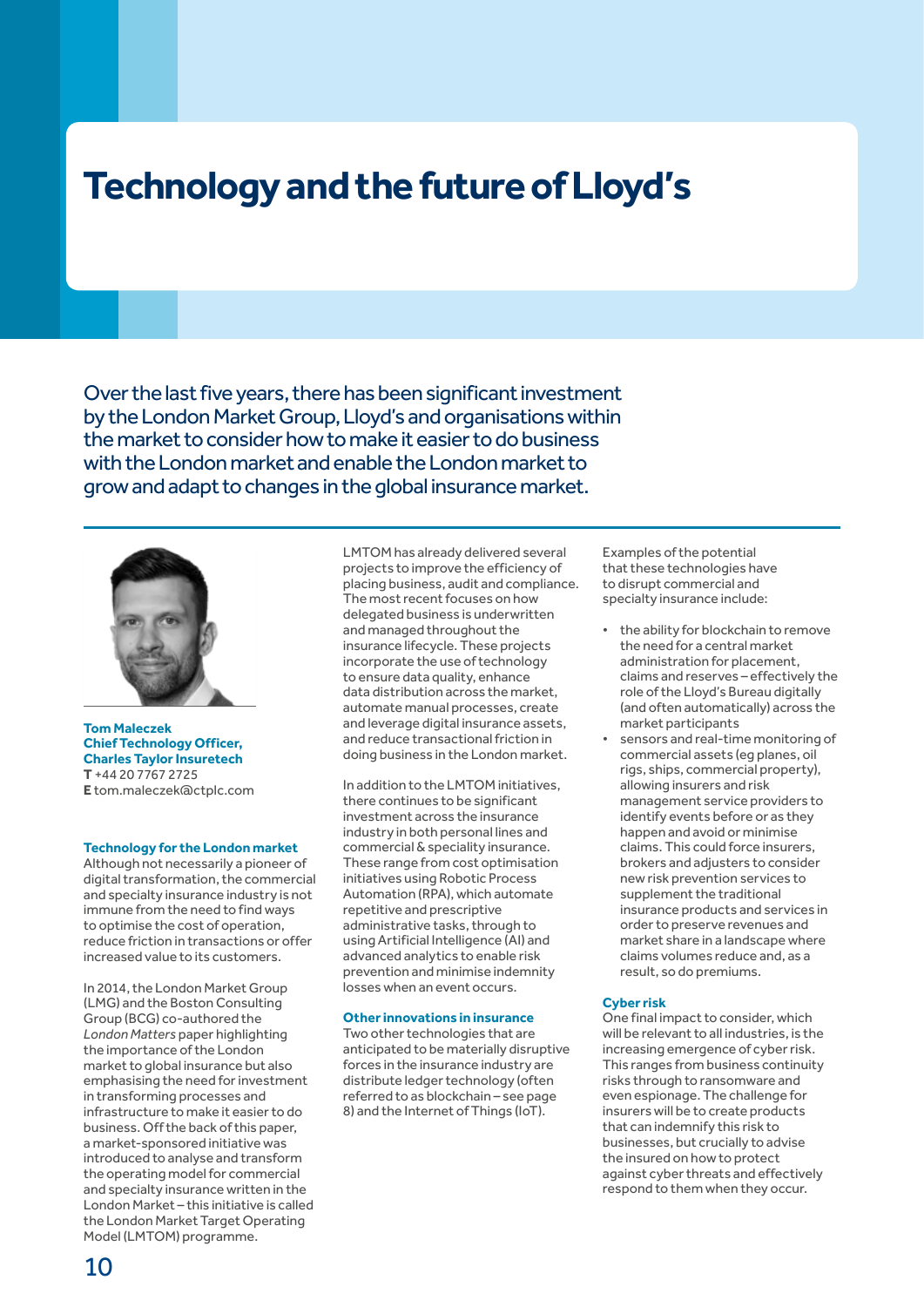## **Cyber risks and P&I insurance implications**

Modern vessel navigation and propulsion have become increasingly dependent on computer software. A number of shipboard systems have been identified as being vulnerable to cyber-attack. In this article, we outline how standard P&I cover generally operates in respect of shipboard cyber risks.



**Rupert Banks Regional Claims Director T** +65 6506 2882 **E** rupert.banks@ctplc.com

#### **Poolable cover**

There is no express cyber exclusion in the club's rules. As such, a member's normal P&I cover will continue to respond to P&I liabilities arising out of a cyber attack so long as the cyber attack in question does not constitute 'terrorism' or another war risk excluded under rule 4.3 of the [club's rules.](http://www.standard-club.com/news-and-knowledge/publications/club-rules.aspx)

In the context of war risks, terrorism is broadly understood to denote acts aimed to kill, maim or destroy indiscriminately for a public cause. Accordingly, if a cyber attack were to be perpetrated by an individual or group for the purposes of merely causing general disruption and for no public cause, then this would be unlikely to constitute terrorism for the purposes of the rules, and a member's cover will respond in the normal manner. However, in the event of any dispute as to whether or not an act constitutes terrorism, the club's board is given the power under rule 4.3 to decide and such decision shall be final.

#### **Relevant extensions**

In the event that a particular cyber attack does constitute 'terrorism' or another excluded war risk, then the club's excess P&I War Risks clause may respond, but not to the extent that the cyber attack involves the use or operation of a computer virus as a means for inflicting harm.

Where a cyber attack does constitute an excluded war risk under the P&I rules and is also excluded under a member's primary and excess P&I war risks covers, the club's Bio-chemical Risks Inclusion clause provides a limited buy-back (for owned entries only) up to \$30m in respect of liabilities to crew as well as sue & labour expenses where the liability is directly or indirectly caused or contributed to by or arises from the use of any computer, computer system, computer software programme, malicious code, computer virus or computer process as a means of inflicting harm.

However, cover under this extension is subject to certain exclusions, notably liabilities arising out of the use of the ship or its cargo as a means of inflicting harm. As such, if a malicious third party were to hack into the navigation controls of a ship and then deliberately steer her into collision with another ship or object, those crew liabilities and sue & labour expenses that would otherwise be covered under the clause would be excluded given that the ship would have been used as a means of causing harm.

#### **Conclusion**

In an age where cyber threats are becoming increasingly prevalent, shipowners are urged to be alert to the vulnerability of ships to cyber attack. The above is a brief summary of how standard P&I cover generally operates in respect of shipboard cyber risks. Naturally, each case is dependent on its facts.